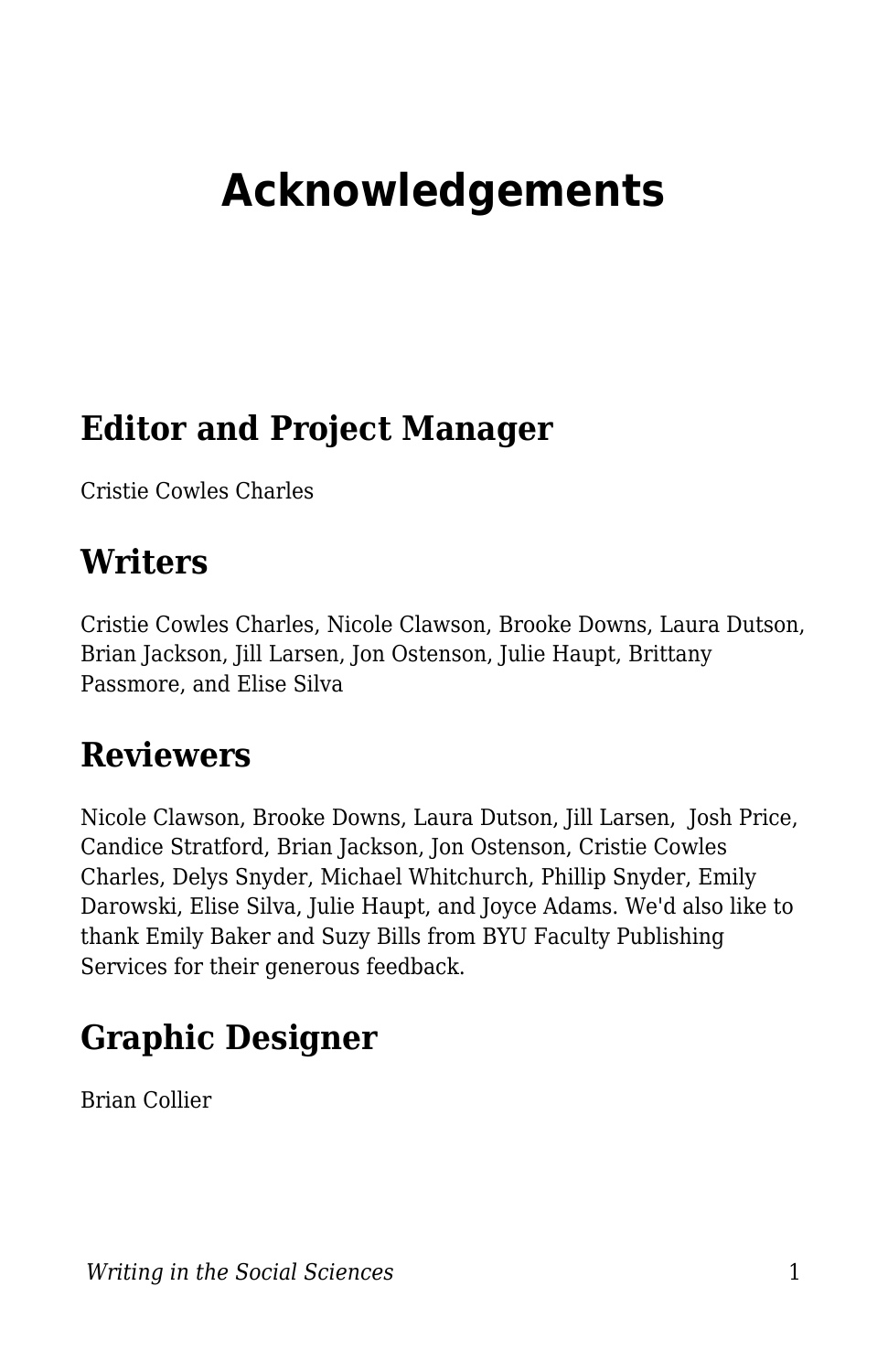# **Technical Support**

Thanks also to Royce Kimmons, Assistant Professor in BYU's *Instructional Psychology and Technology* department and creator of the [EdTechBooks.org](https://edtechbooks.org/writing/EdTechBooks.org) website and Patrick Ciaschi, our Instructional Designer at *Top Hat.com*.

### **Consultants**

Kurt Sandholtz, Lisa Thomas, and Ben Hill

# **Funding**

Thank you to the **Friends of the Harold B. Lee Library** and the **Harold B. Lee Library** at **Brigham Young University** for the generous grant funding they provided and for their mission to support the creation of Open Educational Resources for BYU students. We are grateful for the support and guidance we received from BYU's Digital Learning Services Librarian Michael Whitchurch throughout this project.

We similarly thank **BYU's General Education program** and the **English Department** for their generous Matching Grants that also funded the development of this book and its sister book [Advanced](https://edtechbooks.org/advancedwriting) [Writing](https://edtechbooks.org/advancedwriting).

# **Feedback**

We welcome any feedback you have for this book. Please email [writinginthesocialsciences@gmail.com](http://writinginthesocialsciences@gmail.com/) if you have a question, notice typos, come across problems, have suggestions, or simply want to make our day with a compliment.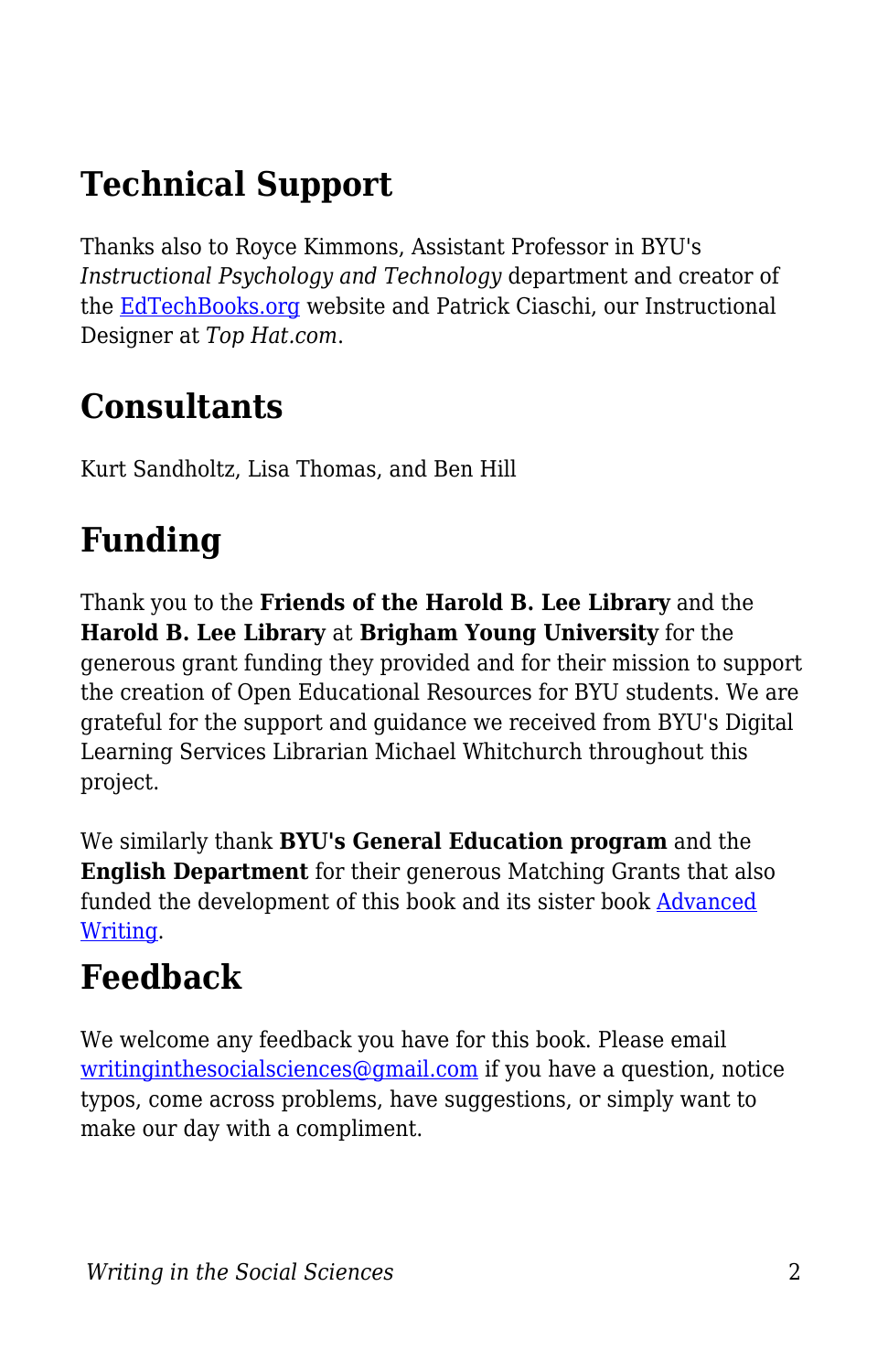# **Dedication**

This book is dedicated to the unsung heroes who teach university writing courses--most of whom are adjunct faculty with full family lives and outside responsibilities--who often juggle heavy grading loads, shared offices, and uncertain professional futures in order to do what we love: teach. This textbook comes from that same labor of love. It's also dedicated to our vibrant students who make our efforts worth it. Thanks also to our departments who support us and our colleagues who encourage us. Most especially, this book is dedicated to our families who sacrificed significantly for us to add this worthy workload to our plates and to God who directed our paths.

--Cristie Cowles Charles, Editor



Charles, C. C. (2020). *Writing in the Social Sciences*.